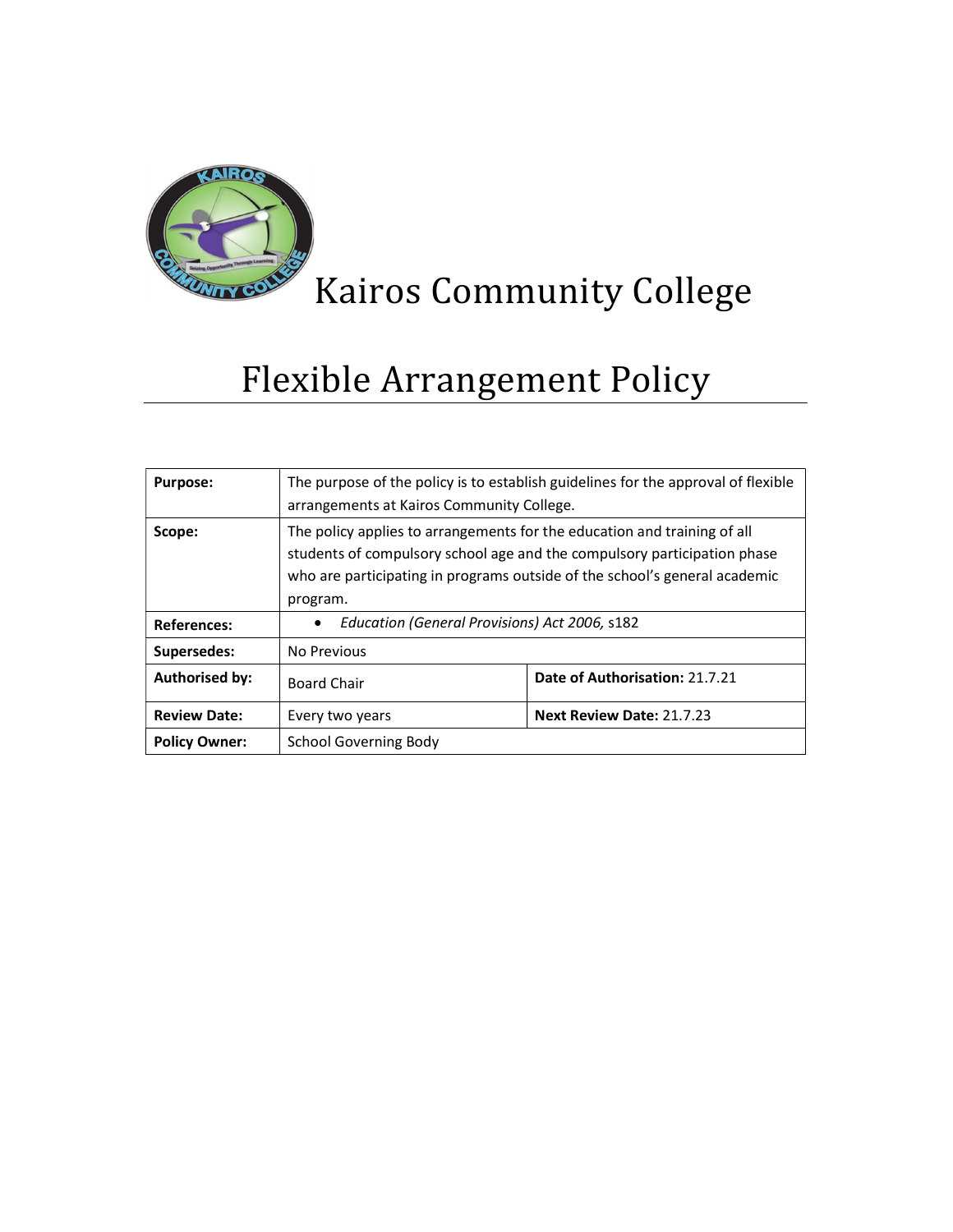## Legislation

Education (General Provisions) Act 2006, s182

## Background

Flexible arrangements can be made for a student of compulsory school age or a student in the compulsory participation phase. Students in the compulsory participation phase do not require a flexible arrangement if the alternative education provider is an 'eligible option'. Eligible options include other educational providers such as a:

- TAFE college
- provider of vocational education and training under the VETE Act
- registered training organisation; or
- organisations that offers special training programs for children and young people.

A flexible arrangement is also not required for school-based apprenticeships and traineeships.

A student with a flexible arrangement remains enrolled at the school while an alternative educational provider delivers all or part of the student's educational program for the period of the arrangement. The alternative educational provision can occur on or off the school site and can comprise the student's entire educational program for a stated period, or part of the student's educational program for a stated period.

Examples of flexible arrangements include:

- a student with an opportunity to work as a child actor in a movie. For an agreed period of two weeks, the student will engage in an educational program the content of which is determined by the school and delivered by a tutor on the set of the film.
- a student might attend First Aid Training for 1 day per week for a period of ten weeks' and spend the other 4 days at school attending usual classes. During the flexible arrangement the board/principal retains authority and responsibility for the student's educational program.

## **Policy**

Kairos Community College values the diversity of its students and considers the specific educational needs of all of its students. For this reason, the school may approve arrangements allowing students of compulsory school age or in the compulsory participation phase, to undertake programs supplied by other organisations, which are eligible to provide such programs. The school will assist the participation of students in such arrangements by:

- valuing all students as individuals and identifying and responding to their needs;
- consulting with the student (to the extent considered appropriate having regard to the student's age and other relevant circumstances) and parents to make well-informed decisions about the student's educational program;
- identifying and addressing barriers that limit students' opportunities, participation and benefits from schooling;
- making reasonable adjustments in modifying, substituting or supplementing curricula, course work requirements, timetables, teaching methods and materials, and assessment procedures to meet the needs of students undertaking flexible arrangements; and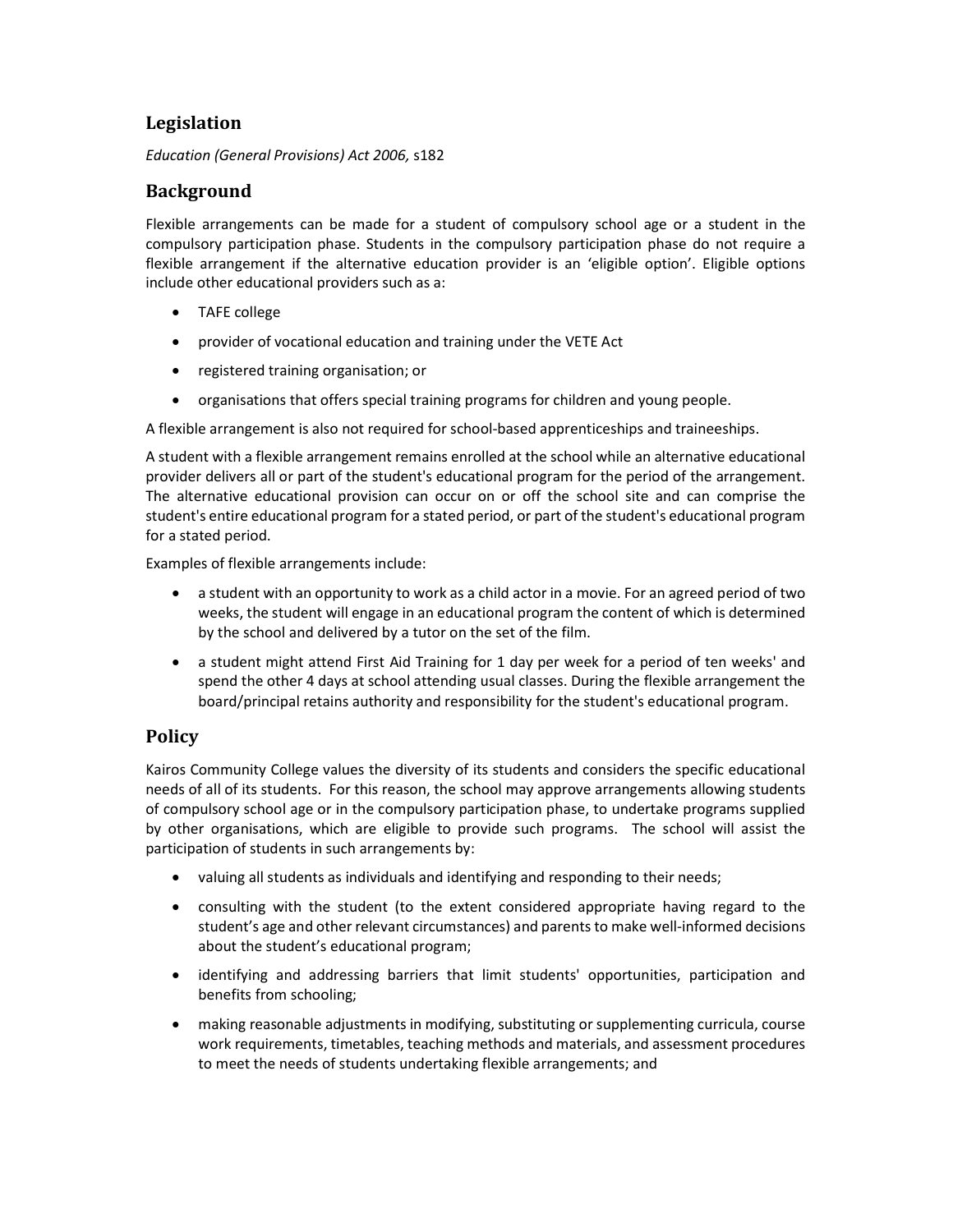Supporting and assisting students to make alternative satisfactory educational arrangements when the school is unable to meet their needs, including facilitating options and pathways for students wishing to take advantage of flexible arrangements.

## Implementing the Policy

### Approvals

At Kairos Community College the School Governing Board may approve in writing the establishment of flexible arrangements for the school. The Head of School or Head of School nominee (the 'authorised entity') has a written delegation from the board to give approval for flexible arrangements on behalf of the board.

Requests for a student to access flexible arrangements must be made in writing to the Head of School or Head of School nominee.

#### Decision-making

A decision to approve a flexible arrangement will be made after consideration of the:

- Educational and other needs of the student who has applied to access flexible arrangements. This includes the collection of information from the student and his/her parents and consultation with the student's teachers, as well as consideration of the student's career aspirations;
- learning outcomes that the proposed arrangements are intended to achieve by taking into account the information collected above and the contents of the proposed course; and
- Suitability of course providers by determining that each provider is identified as eligible to offer courses considered suitable for students accessing flexible arrangements.

In approving the flexible arrangement, the authorised entity must be satisfied that the arrangements are appropriate, having regard to:

- the student' individual needs and circumstances;
- what is most likely to achieve the best learning outcomes for the student;
- how and by whom the student's participation in the arrangements is to be monitored;
- how and by whom, each provider's involvement in the arrangements is to be monitored and its effectiveness evaluated;
- the desirability, unless it would be inappropriate in all the circumstances, of the arrangements requiring the student's participation at a level that is equivalent to full-time participation in the school's educational programs in the usual way; and
- the written agreement of the student and the student's parents (where practicable)

### Communication

The student and the student's parents (where practicable) will receive confirmation in writing of the approved flexible arrangement including the requirements of the school in relation to the course; and the requirements of the provider in relation to the course. At this time the parents and the student are made aware of the person in the school who will be monitoring the student's progress and supplying support if the student is experiencing any difficulties.

The authorised entity reports to the School Governing Board on an annual basis in relation to flexible arrangements. This reporting will include: